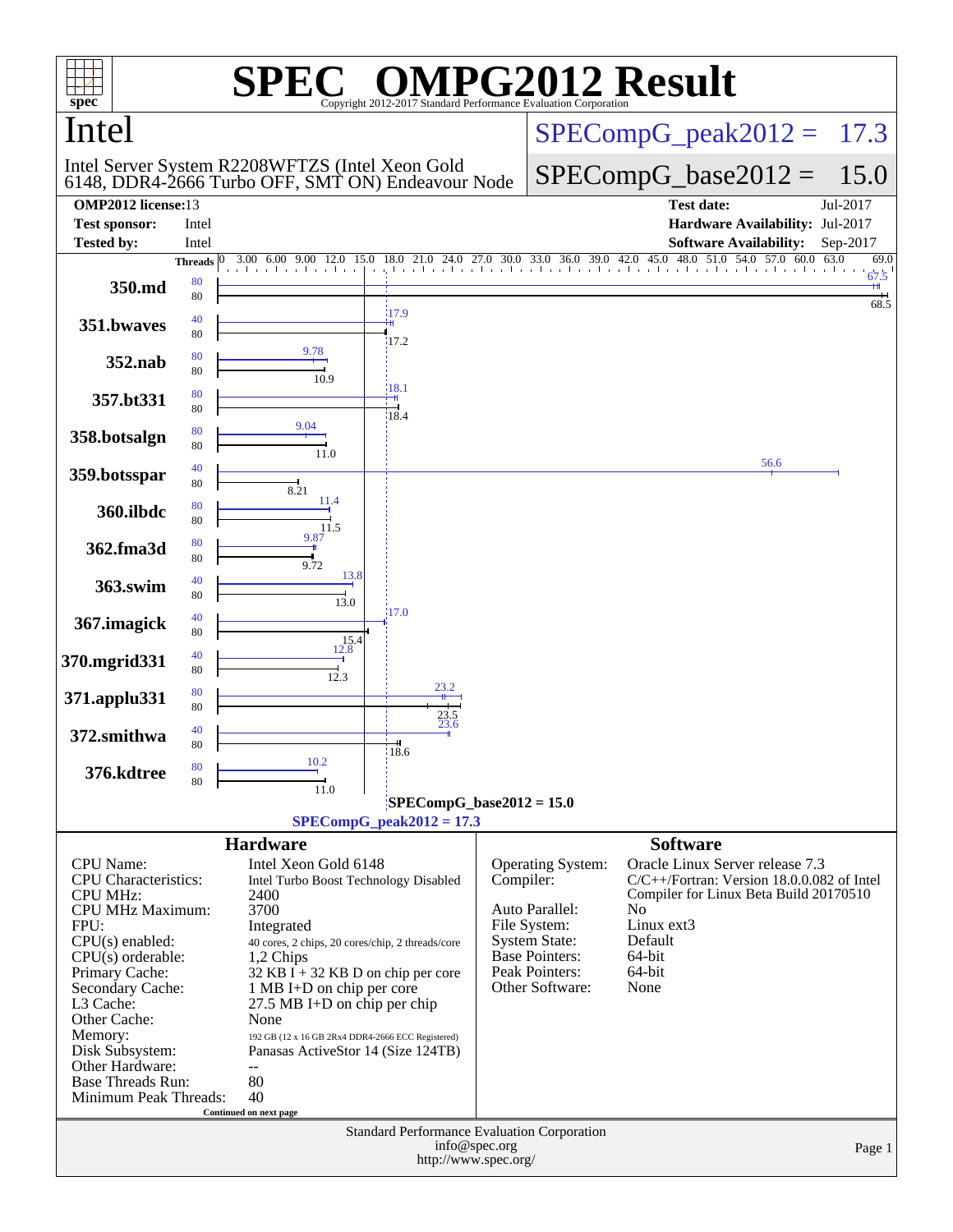

## Intel

### 6148, DDR4-2666 Turbo OFF, SMT ON) Endeavour Node Intel Server System R2208WFTZS (Intel Xeon Gold

[Maximum Peak Threads:](http://www.spec.org/auto/omp2012/Docs/result-fields.html#MaximumPeakThreads) 80

 $SPECompG_peak2012 = 17.3$  $SPECompG_peak2012 = 17.3$ 

### $SPECompG_base2012 = 15.0$  $SPECompG_base2012 = 15.0$

**[OMP2012 license:](http://www.spec.org/auto/omp2012/Docs/result-fields.html#OMP2012license)**13 **[Test date:](http://www.spec.org/auto/omp2012/Docs/result-fields.html#Testdate)** Jul-2017 **[Test sponsor:](http://www.spec.org/auto/omp2012/Docs/result-fields.html#Testsponsor)** Intel **[Hardware Availability:](http://www.spec.org/auto/omp2012/Docs/result-fields.html#HardwareAvailability)** Jul-2017

**[Tested by:](http://www.spec.org/auto/omp2012/Docs/result-fields.html#Testedby)** Intel **[Software Availability:](http://www.spec.org/auto/omp2012/Docs/result-fields.html#SoftwareAvailability)** Sep-2017

| <b>Results Table</b> |                                                                                                                                                                                                                                                                                                                                                                                                          |                                                    |       |                          |             |                                             |                                       |    |                                        |              |                                                                                                                                                                                                                                                                                                                                                                             |              |                |             |
|----------------------|----------------------------------------------------------------------------------------------------------------------------------------------------------------------------------------------------------------------------------------------------------------------------------------------------------------------------------------------------------------------------------------------------------|----------------------------------------------------|-------|--------------------------|-------------|---------------------------------------------|---------------------------------------|----|----------------------------------------|--------------|-----------------------------------------------------------------------------------------------------------------------------------------------------------------------------------------------------------------------------------------------------------------------------------------------------------------------------------------------------------------------------|--------------|----------------|-------------|
|                      |                                                                                                                                                                                                                                                                                                                                                                                                          |                                                    |       | <b>Base</b>              |             |                                             | <b>Peak</b>                           |    |                                        |              |                                                                                                                                                                                                                                                                                                                                                                             |              |                |             |
| <b>Benchmark</b>     | <b>Threads</b> Seconds                                                                                                                                                                                                                                                                                                                                                                                   |                                                    | Ratio | Seconds                  | Ratio       | <b>Seconds</b>                              | Ratio                                 |    | <b>Threads Seconds</b>                 | <b>Ratio</b> | <b>Seconds</b>                                                                                                                                                                                                                                                                                                                                                              | <b>Ratio</b> | <b>Seconds</b> | Ratio       |
| 350.md               | 80                                                                                                                                                                                                                                                                                                                                                                                                       | 67.6                                               | 68.5  | 67.6                     | 68.5        | 68.2                                        | 67.8                                  | 80 | 68.5                                   | 67.6         | 68.6                                                                                                                                                                                                                                                                                                                                                                        | 67.5         | 69.1           | 67.0        |
| 351.bwaves           | 80                                                                                                                                                                                                                                                                                                                                                                                                       | 263                                                | 17.2  | 263                      | 17.2        | 265                                         | 17.1                                  | 40 | 256                                    | 17.7         | 253                                                                                                                                                                                                                                                                                                                                                                         | 17.9         | 253            | <u>17.9</u> |
| 352.nab              | 80                                                                                                                                                                                                                                                                                                                                                                                                       | 356                                                | 10.9  | 358                      | 10.9        | 358                                         | 10.9                                  | 80 | 349                                    | 11.2         | 398                                                                                                                                                                                                                                                                                                                                                                         | 9.78         | 399            | 9.76        |
| 357.bt331            | 80                                                                                                                                                                                                                                                                                                                                                                                                       | 258                                                | 18.4  | 257                      | 18.4        | 256                                         | 18.5                                  | 80 | 258                                    | 18.4         | 262                                                                                                                                                                                                                                                                                                                                                                         | 18.1         | 263            | 18.0        |
| 358.botsalgn         | 80                                                                                                                                                                                                                                                                                                                                                                                                       | 392                                                | 11.1  | 394                      | 11.0        | 394                                         | <b>11.0</b>                           | 80 | 394                                    | 11.0         | 481                                                                                                                                                                                                                                                                                                                                                                         | 9.04         | 481            | 9.04        |
| 359.botsspar         | 80                                                                                                                                                                                                                                                                                                                                                                                                       | 639                                                | 8.22  | 641                      | 8.19        | 640                                         | 8.21                                  | 40 | 82.8                                   | 63.4         | 92.8                                                                                                                                                                                                                                                                                                                                                                        | 56.6         | 92.7           | 56.6        |
| 360.ilbdc            | 80                                                                                                                                                                                                                                                                                                                                                                                                       | 308                                                | 11.5  | 308                      | 11.6        | 308                                         | 11.5                                  | 80 | 313                                    | 11.4         | 311                                                                                                                                                                                                                                                                                                                                                                         | 11.4         | 314            | 11.4        |
| 362.fma3d            | 80                                                                                                                                                                                                                                                                                                                                                                                                       | 391                                                | 9.72  | 395                      | 9.62        | 389                                         | 9.78                                  | 80 | 385                                    | 9.87         | 379                                                                                                                                                                                                                                                                                                                                                                         | 10.0         | 388            | 9.80        |
| 363.swim             | 80                                                                                                                                                                                                                                                                                                                                                                                                       | 347                                                | 13.0  | 347                      | <b>13.0</b> | 347                                         | 13.1                                  | 40 | 329                                    | 13.8         | 328                                                                                                                                                                                                                                                                                                                                                                         | <b>13.8</b>  | 328            | 13.8        |
| 367.imagick          | 80                                                                                                                                                                                                                                                                                                                                                                                                       | 458                                                | 15.4  | 458                      | 15.4        | 460                                         | 15.3                                  | 40 | 413                                    | <b>17.0</b>  | 412                                                                                                                                                                                                                                                                                                                                                                         | 17.1         | 414            | 17.0        |
| 370.mgrid331         | 80                                                                                                                                                                                                                                                                                                                                                                                                       | 361                                                | 12.3  | 360                      | 12.3        | <b>360</b>                                  | 12.3                                  | 40 | 346                                    | 12.8         | 345                                                                                                                                                                                                                                                                                                                                                                         | <b>12.8</b>  | 344            | 12.8        |
| 371.applu331         | 80                                                                                                                                                                                                                                                                                                                                                                                                       | 244                                                | 24.8  | 283                      | 21.4        | 258                                         | 23.5                                  | 80 | 264                                    | 23.0         | 261                                                                                                                                                                                                                                                                                                                                                                         | 23.2         | 244            | 24.9        |
| 372.smithwa          | 80                                                                                                                                                                                                                                                                                                                                                                                                       | 288                                                | 18.6  | 287                      | 18.6        | 293                                         | 18.3                                  | 40 | 228                                    | 23.5         | 226                                                                                                                                                                                                                                                                                                                                                                         | 23.7         | 227            | 23.6        |
| 376.kdtree           | 80                                                                                                                                                                                                                                                                                                                                                                                                       | 411                                                | 11.0  | 409                      | 11.0        | 411                                         | 11.0                                  | 80 | 442                                    | 10.2         | 442                                                                                                                                                                                                                                                                                                                                                                         | 10.2         | 442            | 10.2        |
|                      |                                                                                                                                                                                                                                                                                                                                                                                                          |                                                    |       |                          |             |                                             |                                       |    |                                        |              | Results appear in the order in which they were run. Bold underlined text indicates a median measurement.                                                                                                                                                                                                                                                                    |              |                |             |
|                      | Revision 563 of 2016-06-10 (097295389cf6073d8c3b03fa376740a5)<br>running on epb331 Tue Jul 4 08:09:28 2017<br>This section contains SUT (System Under Test) info as seen by<br>some common utilities.<br>http://www.spec.org/omp2012/Docs/config.html#sysinfo<br>From /proc/cpuinfo<br>model name : Intel(R) Xeon(R) Gold 6148 CPU @ 2.40GHz<br>caution.)<br>cache size : 28160 KB<br>From /proc/meminfo | 80 "processors"<br>cpu cores : 20<br>siblings : 40 |       | 2 "physical id"s (chips) |             |                                             |                                       |    | To remove or add to this section, see: |              | Sysinfo program /global/panfs02/innl/aknyaze1/OMP2012/1.1/Docs/sysinfo<br>cores, siblings (Caution: counting these is hw and system dependent.<br>following excerpts from /proc/cpuinfo might not be reliable. Use with<br>physical 0: cores 0 1 2 3 4 8 9 10 11 12 16 17 18 19 20 24 25 26 27 28<br>physical 1: cores 0 1 2 3 4 8 9 10 11 12 16 17 18 19 20 24 25 26 27 28 |              | The            |             |
|                      | MemTotal:                                                                                                                                                                                                                                                                                                                                                                                                |                                                    |       | 196699188 kB             |             |                                             | Continued on next page                |    |                                        |              |                                                                                                                                                                                                                                                                                                                                                                             |              |                |             |
|                      |                                                                                                                                                                                                                                                                                                                                                                                                          |                                                    |       |                          |             | Standard Performance Evaluation Corporation | info@spec.org<br>http://www.spec.org/ |    |                                        |              |                                                                                                                                                                                                                                                                                                                                                                             |              |                | Page 2      |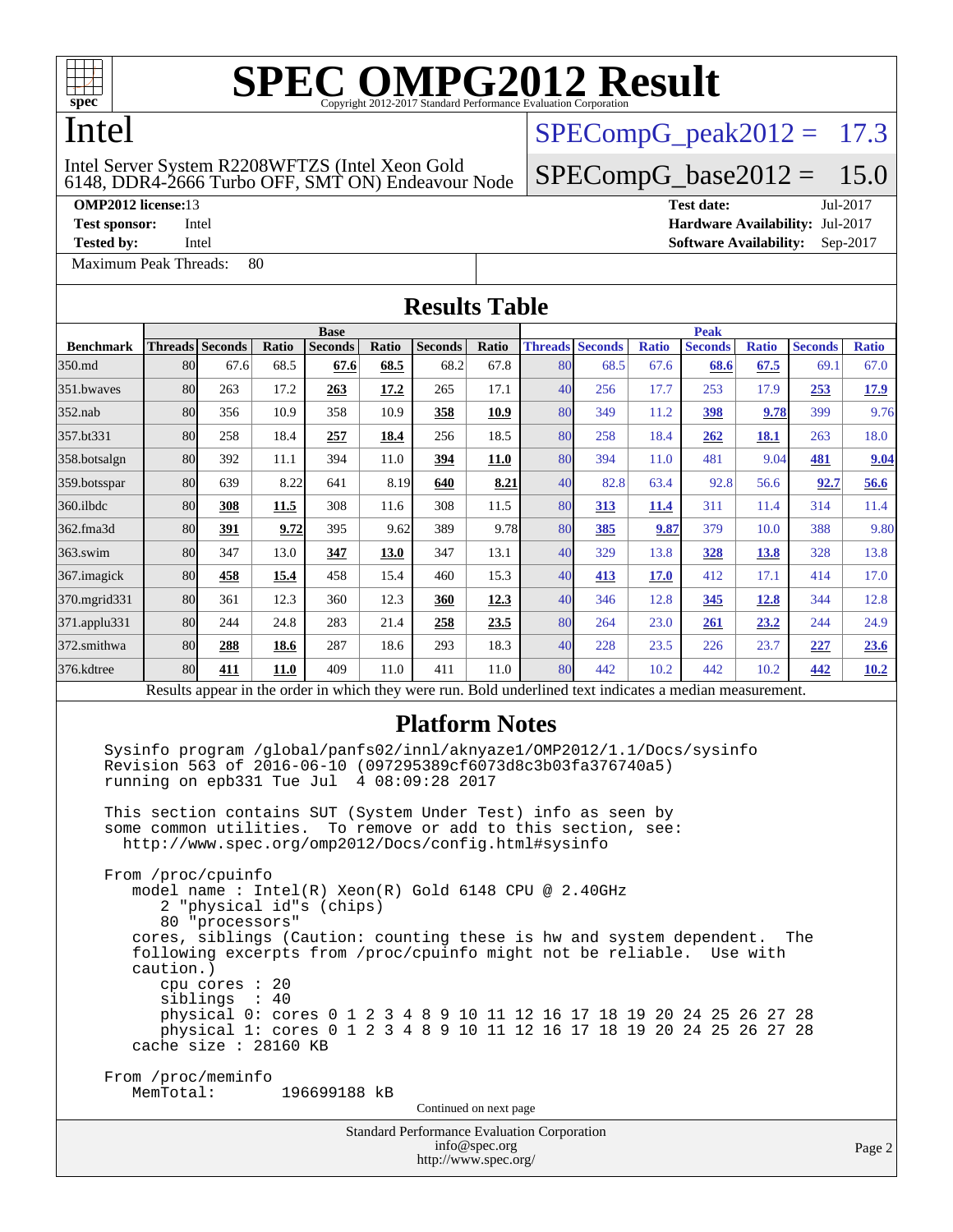

### **SPEC ONPG2012 Result** Copyright 2012-2017 Standard Performance Evaluation

### Intel

 $SPECompG<sub>p</sub>eak2012 = 17.3$ 

6148, DDR4-2666 Turbo OFF, SMT ON) Endeavour Node Intel Server System R2208WFTZS (Intel Xeon Gold

 $SPECompG_base2012 = 15.0$  $SPECompG_base2012 = 15.0$ 

**[OMP2012 license:](http://www.spec.org/auto/omp2012/Docs/result-fields.html#OMP2012license)**13 **[Test date:](http://www.spec.org/auto/omp2012/Docs/result-fields.html#Testdate)** Jul-2017 **[Test sponsor:](http://www.spec.org/auto/omp2012/Docs/result-fields.html#Testsponsor)** Intel **[Hardware Availability:](http://www.spec.org/auto/omp2012/Docs/result-fields.html#HardwareAvailability)** Jul-2017 **[Tested by:](http://www.spec.org/auto/omp2012/Docs/result-fields.html#Testedby)** Intel **[Software Availability:](http://www.spec.org/auto/omp2012/Docs/result-fields.html#SoftwareAvailability)** Sep-2017

### **[Platform Notes \(Continued\)](http://www.spec.org/auto/omp2012/Docs/result-fields.html#PlatformNotes)**

HugePages\_Total: 0<br>Hugepagesize: 2048 kB Hugepagesize:

 From /etc/\*release\* /etc/\*version\* oracle-release: Oracle Linux Server release 7.3 os-release: NAME="Oracle Linux Server" VERSION="7.3" ID="ol" VERSION\_ID="7.3" PRETTY\_NAME="Oracle Linux Server 7.3" ANSI\_COLOR="0;31" CPE\_NAME="cpe:/o:oracle:linux:7:3:server" HOME\_URL="<https://linux.oracle.com/"> redhat-release: Red Hat Enterprise Linux Server release 7.3 (Maipo) system-release: Oracle Linux Server release 7.3 system-release-cpe: cpe:/o:oracle:linux:7:3:server

uname -a:

 Linux epb331 3.10.0-514.6.2.0.1.el7.x86\_64.knl1 #1 SMP Thu Mar 2 10:19:17 MST 2017 x86\_64 x86\_64 x86\_64 GNU/Linux

run-level 3 Jun 30 10:26

 SPEC is set to: /global/panfs02/innl/aknyaze1/OMP2012/1.1 Size Used Avail Use% Mounted on panfs://36.101.212.1/innl panfs 108T 40T 69T 37% /global/panfs02/innl Additional information from dmidecode:

 Warning: Use caution when you interpret this section. The 'dmidecode' program reads system data which is "intended to allow hardware to be accurately determined", but the intent may not be met, as there are frequent changes to hardware, firmware, and the "DMTF SMBIOS" standard.

(End of data from sysinfo program)

### **[General Notes](http://www.spec.org/auto/omp2012/Docs/result-fields.html#GeneralNotes)**

Standard Performance Evaluation Corporation ======================================================================== Intel Turbo Boost Technology Disabled ======================================================================== General base OMP Library Settings ENV\_KMP\_AFFINITY=compact,0,verbose ======================================================================== General peak OMP Library Settings ENV\_KMP\_AFFINITY=compact,0,verbose ======================================================================== Per benchmark peak OMP Library Settings Continued on next page

[info@spec.org](mailto:info@spec.org) <http://www.spec.org/>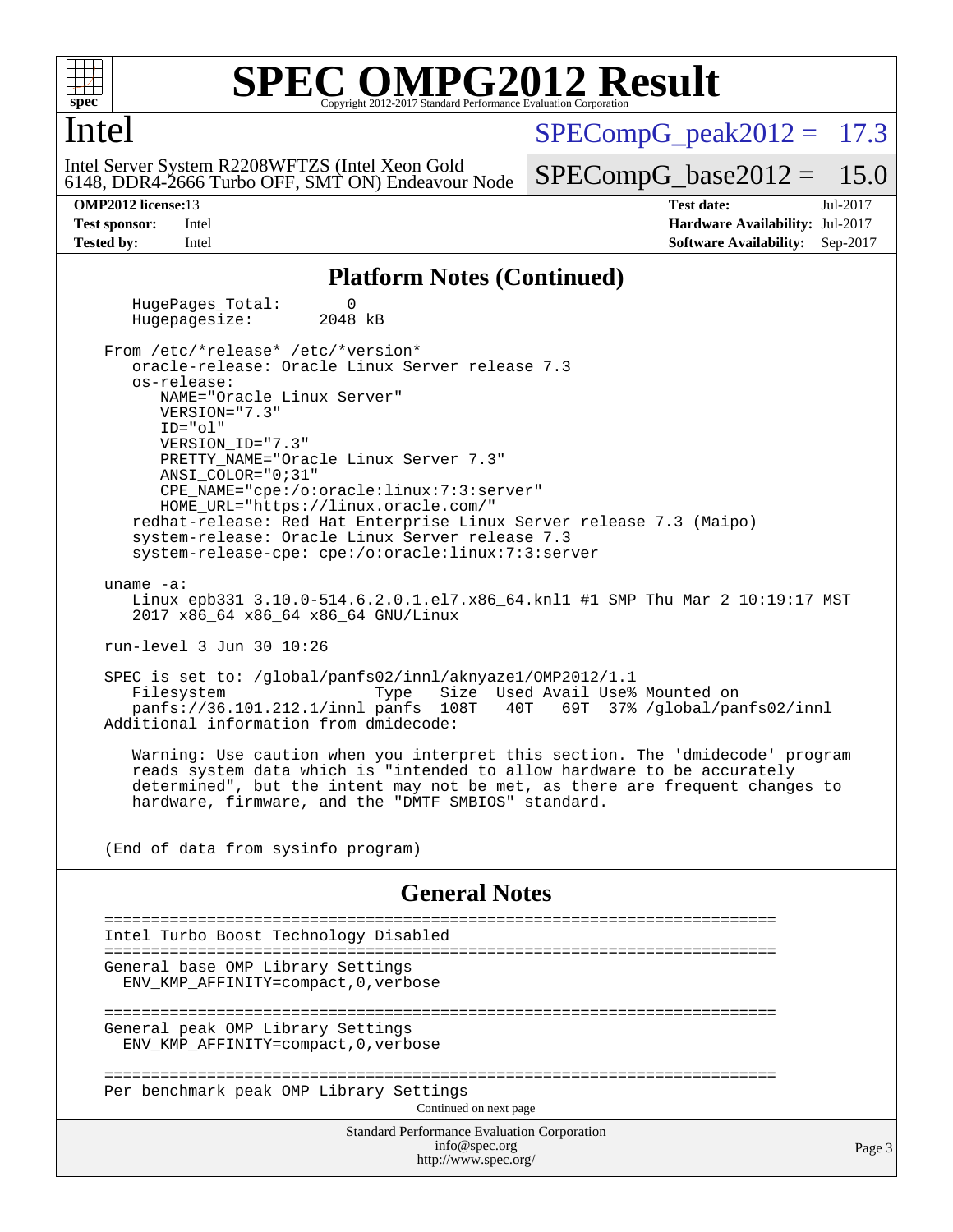

### Intel

6148, DDR4-2666 Turbo OFF, SMT ON) Endeavour Node Intel Server System R2208WFTZS (Intel Xeon Gold

 $SPECompG_peak2012 = 17.3$  $SPECompG_peak2012 = 17.3$ 

 $SPECompG_base2012 = 15.0$  $SPECompG_base2012 = 15.0$ 

**[OMP2012 license:](http://www.spec.org/auto/omp2012/Docs/result-fields.html#OMP2012license)**13 **[Test date:](http://www.spec.org/auto/omp2012/Docs/result-fields.html#Testdate)** Jul-2017 **[Test sponsor:](http://www.spec.org/auto/omp2012/Docs/result-fields.html#Testsponsor)** Intel **[Hardware Availability:](http://www.spec.org/auto/omp2012/Docs/result-fields.html#HardwareAvailability)** Jul-2017 **[Tested by:](http://www.spec.org/auto/omp2012/Docs/result-fields.html#Testedby)** Intel **[Software Availability:](http://www.spec.org/auto/omp2012/Docs/result-fields.html#SoftwareAvailability)** Sep-2017

### **[General Notes \(Continued\)](http://www.spec.org/auto/omp2012/Docs/result-fields.html#GeneralNotes)**

 ======================================================================== System settings notes: ======================================================================== General OMP Library Settings KMP\_LIBRARY=turnaround KMP\_STACKSIZE=292M KMP\_BLOCKTIME=infinite OMP\_DYNAMIC=FALSE OMP\_NESTED=FALSE OMP\_SCHEDULE=static ======================================================================== 351.bwaves:peak: ENV\_KMP\_AFFINITY=compact,1,verbose ======================================================================== 359.botsspar:peak: ENV\_KMP\_AFFINITY=compact,1,verbose ======================================================================== 363.swim:peak: ENV\_KMP\_AFFINITY=compact,1,verbose ======================================================================== 367.imagick:peak: ENV\_KMP\_AFFINITY=compact,1,verbose ======================================================================== 370.mgrid331:peak: ENV\_KMP\_AFFINITY=compact,1,verbose ======================================================================== 372.smithwa:peak: ENV\_KMP\_AFFINITY=compact,1,verbose

## **[Base Compiler Invocation](http://www.spec.org/auto/omp2012/Docs/result-fields.html#BaseCompilerInvocation)**

[C benchmarks](http://www.spec.org/auto/omp2012/Docs/result-fields.html#Cbenchmarks): [icc](http://www.spec.org/omp2012/results/res2017q3/omp2012-20170704-00106.flags.html#user_CCbase_intel_icc_a87c68a857bc5ec5362391a49d3a37a6)

[C++ benchmarks:](http://www.spec.org/auto/omp2012/Docs/result-fields.html#CXXbenchmarks) [icpc](http://www.spec.org/omp2012/results/res2017q3/omp2012-20170704-00106.flags.html#user_CXXbase_intel_icpc_2d899f8d163502b12eb4a60069f80c1c)

[Fortran benchmarks](http://www.spec.org/auto/omp2012/Docs/result-fields.html#Fortranbenchmarks): [ifort](http://www.spec.org/omp2012/results/res2017q3/omp2012-20170704-00106.flags.html#user_FCbase_intel_ifort_8a5e5e06b19a251bdeaf8fdab5d62f20)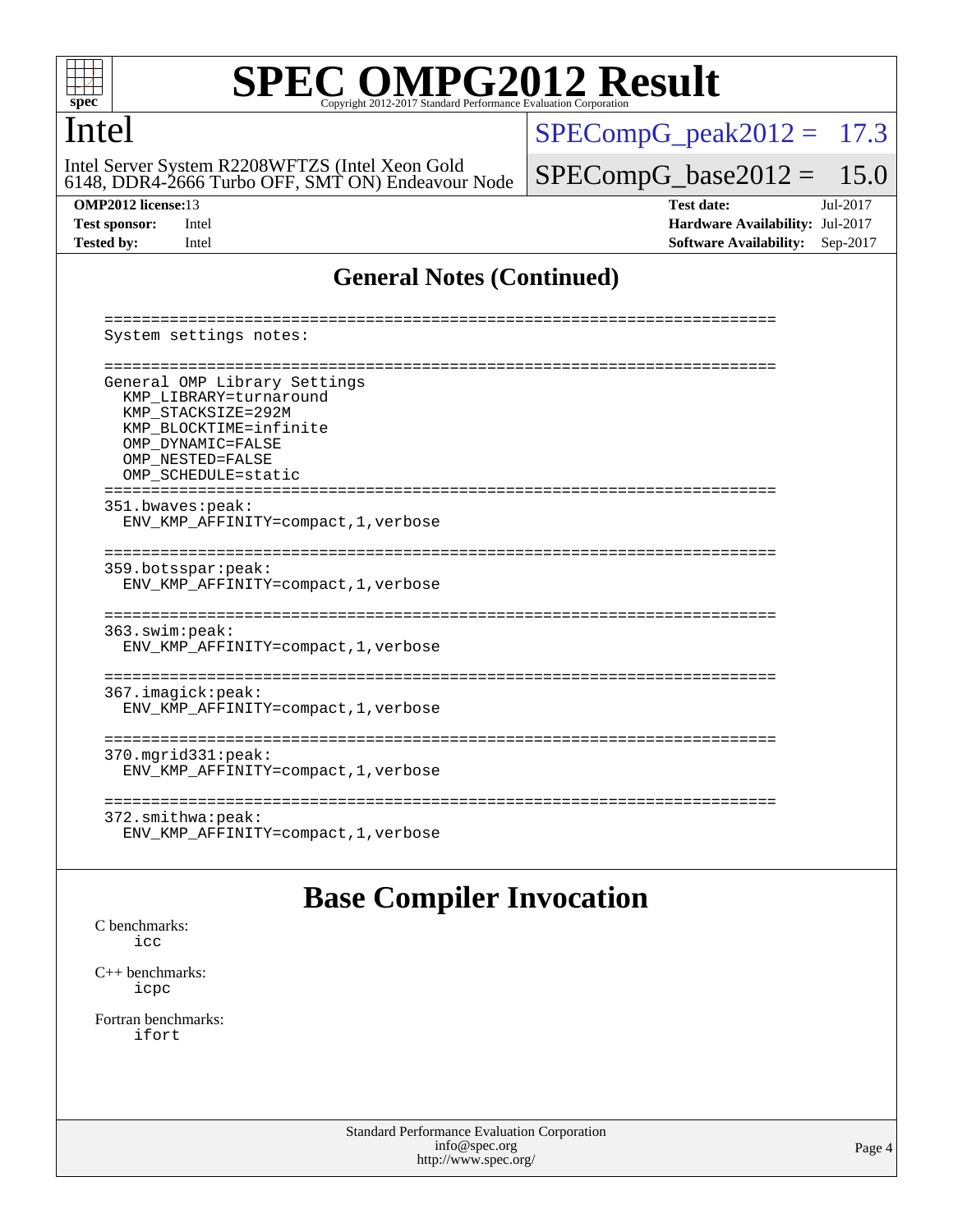

### Intel

6148, DDR4-2666 Turbo OFF, SMT ON) Endeavour Node Intel Server System R2208WFTZS (Intel Xeon Gold

 $SPECompG<sub>peak2012</sub> = 17.3$ 

 $SPECompG_base2012 = 15.0$  $SPECompG_base2012 = 15.0$ 

**[OMP2012 license:](http://www.spec.org/auto/omp2012/Docs/result-fields.html#OMP2012license)**13 **[Test date:](http://www.spec.org/auto/omp2012/Docs/result-fields.html#Testdate)** Jul-2017 **[Test sponsor:](http://www.spec.org/auto/omp2012/Docs/result-fields.html#Testsponsor)** Intel **[Hardware Availability:](http://www.spec.org/auto/omp2012/Docs/result-fields.html#HardwareAvailability)** Jul-2017 **[Tested by:](http://www.spec.org/auto/omp2012/Docs/result-fields.html#Testedby)** Intel **[Software Availability:](http://www.spec.org/auto/omp2012/Docs/result-fields.html#SoftwareAvailability)** Sep-2017

## **[Base Portability Flags](http://www.spec.org/auto/omp2012/Docs/result-fields.html#BasePortabilityFlags)**

 350.md: [-FR](http://www.spec.org/omp2012/results/res2017q3/omp2012-20170704-00106.flags.html#user_baseFPORTABILITY350_md_f-FR) 357.bt331: [-mcmodel=medium](http://www.spec.org/omp2012/results/res2017q3/omp2012-20170704-00106.flags.html#user_basePORTABILITY357_bt331_f-mcmodel_3a41622424bdd074c4f0f2d2f224c7e5) 363.swim: [-mcmodel=medium](http://www.spec.org/omp2012/results/res2017q3/omp2012-20170704-00106.flags.html#user_basePORTABILITY363_swim_f-mcmodel_3a41622424bdd074c4f0f2d2f224c7e5) 367.imagick: [-std=c99](http://www.spec.org/omp2012/results/res2017q3/omp2012-20170704-00106.flags.html#user_baseCPORTABILITY367_imagick_f-std_2ec6533b6e06f1c4a6c9b78d9e9cde24)

**[Base Optimization Flags](http://www.spec.org/auto/omp2012/Docs/result-fields.html#BaseOptimizationFlags)**

[C benchmarks](http://www.spec.org/auto/omp2012/Docs/result-fields.html#Cbenchmarks):

[-O3](http://www.spec.org/omp2012/results/res2017q3/omp2012-20170704-00106.flags.html#user_CCbase_f-O3) [-qopenmp](http://www.spec.org/omp2012/results/res2017q3/omp2012-20170704-00106.flags.html#user_CCbase_f-qopenmp) [-xCORE-AVX512](http://www.spec.org/omp2012/results/res2017q3/omp2012-20170704-00106.flags.html#user_CCbase_f-xCORE-AVX512) [-fp-model fast=2](http://www.spec.org/omp2012/results/res2017q3/omp2012-20170704-00106.flags.html#user_CCbase_f-fp-model_a7fb8ccb7275e23f0079632c153cfcab) [-ansi-alias](http://www.spec.org/omp2012/results/res2017q3/omp2012-20170704-00106.flags.html#user_CCbase_f-ansi-alias) [-no-prec-div](http://www.spec.org/omp2012/results/res2017q3/omp2012-20170704-00106.flags.html#user_CCbase_f-no-prec-div) [-no-prec-sqrt](http://www.spec.org/omp2012/results/res2017q3/omp2012-20170704-00106.flags.html#user_CCbase_f-no-prec-sqrt)

### [C++ benchmarks:](http://www.spec.org/auto/omp2012/Docs/result-fields.html#CXXbenchmarks)

[-O3](http://www.spec.org/omp2012/results/res2017q3/omp2012-20170704-00106.flags.html#user_CXXbase_f-O3) [-qopenmp](http://www.spec.org/omp2012/results/res2017q3/omp2012-20170704-00106.flags.html#user_CXXbase_f-qopenmp) [-xCORE-AVX512](http://www.spec.org/omp2012/results/res2017q3/omp2012-20170704-00106.flags.html#user_CXXbase_f-xCORE-AVX512) [-fp-model fast=2](http://www.spec.org/omp2012/results/res2017q3/omp2012-20170704-00106.flags.html#user_CXXbase_f-fp-model_a7fb8ccb7275e23f0079632c153cfcab) [-ansi-alias](http://www.spec.org/omp2012/results/res2017q3/omp2012-20170704-00106.flags.html#user_CXXbase_f-ansi-alias) [-no-prec-div](http://www.spec.org/omp2012/results/res2017q3/omp2012-20170704-00106.flags.html#user_CXXbase_f-no-prec-div) [-no-prec-sqrt](http://www.spec.org/omp2012/results/res2017q3/omp2012-20170704-00106.flags.html#user_CXXbase_f-no-prec-sqrt)

### [Fortran benchmarks](http://www.spec.org/auto/omp2012/Docs/result-fields.html#Fortranbenchmarks):

```
-O3 -qopenmp -xCORE-AVX512 -fp-model fast=2 -ansi-alias -no-prec-div
-no-prec-sqrt -align all
```
### **[Peak Compiler Invocation](http://www.spec.org/auto/omp2012/Docs/result-fields.html#PeakCompilerInvocation)**

[C benchmarks](http://www.spec.org/auto/omp2012/Docs/result-fields.html#Cbenchmarks): [icc](http://www.spec.org/omp2012/results/res2017q3/omp2012-20170704-00106.flags.html#user_CCpeak_intel_icc_a87c68a857bc5ec5362391a49d3a37a6)

[C++ benchmarks:](http://www.spec.org/auto/omp2012/Docs/result-fields.html#CXXbenchmarks) [icpc](http://www.spec.org/omp2012/results/res2017q3/omp2012-20170704-00106.flags.html#user_CXXpeak_intel_icpc_2d899f8d163502b12eb4a60069f80c1c)

[Fortran benchmarks](http://www.spec.org/auto/omp2012/Docs/result-fields.html#Fortranbenchmarks): [ifort](http://www.spec.org/omp2012/results/res2017q3/omp2012-20170704-00106.flags.html#user_FCpeak_intel_ifort_8a5e5e06b19a251bdeaf8fdab5d62f20)

### **[Peak Portability Flags](http://www.spec.org/auto/omp2012/Docs/result-fields.html#PeakPortabilityFlags)**

 350.md: [-FR](http://www.spec.org/omp2012/results/res2017q3/omp2012-20170704-00106.flags.html#user_peakFPORTABILITY350_md_f-FR) 357.bt331: [-mcmodel=medium](http://www.spec.org/omp2012/results/res2017q3/omp2012-20170704-00106.flags.html#user_peakPORTABILITY357_bt331_f-mcmodel_3a41622424bdd074c4f0f2d2f224c7e5) 363.swim: [-mcmodel=medium](http://www.spec.org/omp2012/results/res2017q3/omp2012-20170704-00106.flags.html#user_peakPORTABILITY363_swim_f-mcmodel_3a41622424bdd074c4f0f2d2f224c7e5) 367.imagick: [-std=c99](http://www.spec.org/omp2012/results/res2017q3/omp2012-20170704-00106.flags.html#user_peakCPORTABILITY367_imagick_f-std_2ec6533b6e06f1c4a6c9b78d9e9cde24)

## **[Peak Optimization Flags](http://www.spec.org/auto/omp2012/Docs/result-fields.html#PeakOptimizationFlags)**

[C benchmarks](http://www.spec.org/auto/omp2012/Docs/result-fields.html#Cbenchmarks):

Continued on next page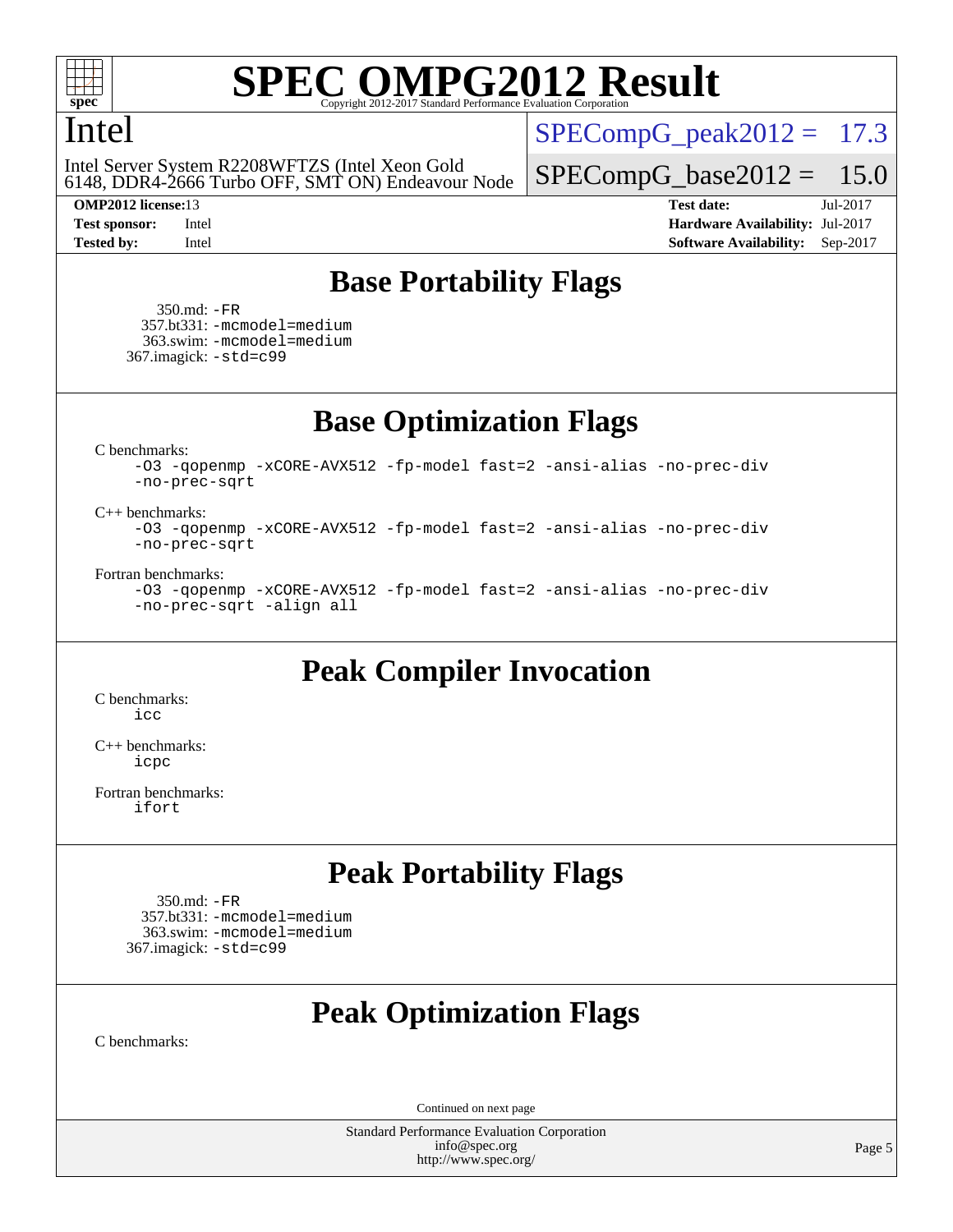

### Intel

 $SPECompG<sub>peak2012</sub> = 17.3$ 

6148, DDR4-2666 Turbo OFF, SMT ON) Endeavour Node Intel Server System R2208WFTZS (Intel Xeon Gold

 $SPECompG_base2012 = 15.0$  $SPECompG_base2012 = 15.0$ 

**[OMP2012 license:](http://www.spec.org/auto/omp2012/Docs/result-fields.html#OMP2012license)**13 **[Test date:](http://www.spec.org/auto/omp2012/Docs/result-fields.html#Testdate)** Jul-2017 **[Test sponsor:](http://www.spec.org/auto/omp2012/Docs/result-fields.html#Testsponsor)** Intel **[Hardware Availability:](http://www.spec.org/auto/omp2012/Docs/result-fields.html#HardwareAvailability)** Jul-2017 **[Tested by:](http://www.spec.org/auto/omp2012/Docs/result-fields.html#Testedby)** Intel **[Software Availability:](http://www.spec.org/auto/omp2012/Docs/result-fields.html#SoftwareAvailability)** Sep-2017

## **[Peak Optimization Flags \(Continued\)](http://www.spec.org/auto/omp2012/Docs/result-fields.html#PeakOptimizationFlags)**

 352.nab: [-O3](http://www.spec.org/omp2012/results/res2017q3/omp2012-20170704-00106.flags.html#user_peakOPTIMIZE352_nab_f-O3) [-qopenmp](http://www.spec.org/omp2012/results/res2017q3/omp2012-20170704-00106.flags.html#user_peakOPTIMIZE352_nab_f-qopenmp) [-xCORE-AVX512](http://www.spec.org/omp2012/results/res2017q3/omp2012-20170704-00106.flags.html#user_peakOPTIMIZE352_nab_f-xCORE-AVX512) [-fp-model fast=2](http://www.spec.org/omp2012/results/res2017q3/omp2012-20170704-00106.flags.html#user_peakOPTIMIZE352_nab_f-fp-model_a7fb8ccb7275e23f0079632c153cfcab) [-no-prec-div](http://www.spec.org/omp2012/results/res2017q3/omp2012-20170704-00106.flags.html#user_peakOPTIMIZE352_nab_f-no-prec-div) [-no-prec-sqrt](http://www.spec.org/omp2012/results/res2017q3/omp2012-20170704-00106.flags.html#user_peakOPTIMIZE352_nab_f-no-prec-sqrt) [-fno-alias](http://www.spec.org/omp2012/results/res2017q3/omp2012-20170704-00106.flags.html#user_peakOPTIMIZE352_nab_f-no-alias_694e77f6c5a51e658e82ccff53a9e63a) [-qopt-malloc-options=1](http://www.spec.org/omp2012/results/res2017q3/omp2012-20170704-00106.flags.html#user_peakOPTIMIZE352_nab_f-qopt-malloc-options_09a2e35df06bdeed9a565b3a2aeeffe8) [-qopt-calloc](http://www.spec.org/omp2012/results/res2017q3/omp2012-20170704-00106.flags.html#user_peakOPTIMIZE352_nab_f-qopt-calloc) 358.botsalgn: [-O3](http://www.spec.org/omp2012/results/res2017q3/omp2012-20170704-00106.flags.html#user_peakOPTIMIZE358_botsalgn_f-O3) [-qopenmp](http://www.spec.org/omp2012/results/res2017q3/omp2012-20170704-00106.flags.html#user_peakOPTIMIZE358_botsalgn_f-qopenmp) [-xCORE-AVX512](http://www.spec.org/omp2012/results/res2017q3/omp2012-20170704-00106.flags.html#user_peakOPTIMIZE358_botsalgn_f-xCORE-AVX512) [-fp-model fast=2](http://www.spec.org/omp2012/results/res2017q3/omp2012-20170704-00106.flags.html#user_peakOPTIMIZE358_botsalgn_f-fp-model_a7fb8ccb7275e23f0079632c153cfcab) [-fno-alias](http://www.spec.org/omp2012/results/res2017q3/omp2012-20170704-00106.flags.html#user_peakOPTIMIZE358_botsalgn_f-no-alias_694e77f6c5a51e658e82ccff53a9e63a) [-no-prec-div](http://www.spec.org/omp2012/results/res2017q3/omp2012-20170704-00106.flags.html#user_peakOPTIMIZE358_botsalgn_f-no-prec-div) [-no-prec-sqrt](http://www.spec.org/omp2012/results/res2017q3/omp2012-20170704-00106.flags.html#user_peakOPTIMIZE358_botsalgn_f-no-prec-sqrt) 359.botsspar: Same as 358.botsalgn 367.imagick: [-O3](http://www.spec.org/omp2012/results/res2017q3/omp2012-20170704-00106.flags.html#user_peakOPTIMIZE367_imagick_f-O3) [-qopenmp](http://www.spec.org/omp2012/results/res2017q3/omp2012-20170704-00106.flags.html#user_peakOPTIMIZE367_imagick_f-qopenmp) [-xCORE-AVX2](http://www.spec.org/omp2012/results/res2017q3/omp2012-20170704-00106.flags.html#user_peakOPTIMIZE367_imagick_f-xCORE-AVX2) [-fp-model fast=2](http://www.spec.org/omp2012/results/res2017q3/omp2012-20170704-00106.flags.html#user_peakOPTIMIZE367_imagick_f-fp-model_a7fb8ccb7275e23f0079632c153cfcab) [-fno-alias](http://www.spec.org/omp2012/results/res2017q3/omp2012-20170704-00106.flags.html#user_peakOPTIMIZE367_imagick_f-no-alias_694e77f6c5a51e658e82ccff53a9e63a) [-no-prec-div](http://www.spec.org/omp2012/results/res2017q3/omp2012-20170704-00106.flags.html#user_peakOPTIMIZE367_imagick_f-no-prec-div) [-no-prec-sqrt](http://www.spec.org/omp2012/results/res2017q3/omp2012-20170704-00106.flags.html#user_peakOPTIMIZE367_imagick_f-no-prec-sqrt) 372.smithwa: Same as 367.imagick [C++ benchmarks:](http://www.spec.org/auto/omp2012/Docs/result-fields.html#CXXbenchmarks) [-O3](http://www.spec.org/omp2012/results/res2017q3/omp2012-20170704-00106.flags.html#user_CXXpeak_f-O3) [-qopenmp](http://www.spec.org/omp2012/results/res2017q3/omp2012-20170704-00106.flags.html#user_CXXpeak_f-qopenmp) [-xCORE-AVX512](http://www.spec.org/omp2012/results/res2017q3/omp2012-20170704-00106.flags.html#user_CXXpeak_f-xCORE-AVX512) [-fp-model fast=2](http://www.spec.org/omp2012/results/res2017q3/omp2012-20170704-00106.flags.html#user_CXXpeak_f-fp-model_a7fb8ccb7275e23f0079632c153cfcab) [-fno-alias](http://www.spec.org/omp2012/results/res2017q3/omp2012-20170704-00106.flags.html#user_CXXpeak_f-no-alias_694e77f6c5a51e658e82ccff53a9e63a) [-no-prec-div](http://www.spec.org/omp2012/results/res2017q3/omp2012-20170704-00106.flags.html#user_CXXpeak_f-no-prec-div) [-no-prec-sqrt](http://www.spec.org/omp2012/results/res2017q3/omp2012-20170704-00106.flags.html#user_CXXpeak_f-no-prec-sqrt) [Fortran benchmarks](http://www.spec.org/auto/omp2012/Docs/result-fields.html#Fortranbenchmarks): 350.md: [-O3](http://www.spec.org/omp2012/results/res2017q3/omp2012-20170704-00106.flags.html#user_peakOPTIMIZE350_md_f-O3) [-qopenmp](http://www.spec.org/omp2012/results/res2017q3/omp2012-20170704-00106.flags.html#user_peakOPTIMIZE350_md_f-qopenmp) [-xCORE-AVX512](http://www.spec.org/omp2012/results/res2017q3/omp2012-20170704-00106.flags.html#user_peakOPTIMIZE350_md_f-xCORE-AVX512) [-fp-model fast=2](http://www.spec.org/omp2012/results/res2017q3/omp2012-20170704-00106.flags.html#user_peakOPTIMIZE350_md_f-fp-model_a7fb8ccb7275e23f0079632c153cfcab) [-fno-alias](http://www.spec.org/omp2012/results/res2017q3/omp2012-20170704-00106.flags.html#user_peakOPTIMIZE350_md_f-no-alias_694e77f6c5a51e658e82ccff53a9e63a) [-no-prec-div](http://www.spec.org/omp2012/results/res2017q3/omp2012-20170704-00106.flags.html#user_peakOPTIMIZE350_md_f-no-prec-div) [-no-prec-sqrt](http://www.spec.org/omp2012/results/res2017q3/omp2012-20170704-00106.flags.html#user_peakOPTIMIZE350_md_f-no-prec-sqrt) [-align all](http://www.spec.org/omp2012/results/res2017q3/omp2012-20170704-00106.flags.html#user_peakFOPTIMIZE350_md_f-align_1ebfa66158b49aff21b037afc4046011) 351.bwaves: [-O3](http://www.spec.org/omp2012/results/res2017q3/omp2012-20170704-00106.flags.html#user_peakOPTIMIZE351_bwaves_f-O3) [-qopenmp](http://www.spec.org/omp2012/results/res2017q3/omp2012-20170704-00106.flags.html#user_peakOPTIMIZE351_bwaves_f-qopenmp) [-xCORE-AVX2](http://www.spec.org/omp2012/results/res2017q3/omp2012-20170704-00106.flags.html#user_peakOPTIMIZE351_bwaves_f-xCORE-AVX2) [-fp-model fast=2](http://www.spec.org/omp2012/results/res2017q3/omp2012-20170704-00106.flags.html#user_peakOPTIMIZE351_bwaves_f-fp-model_a7fb8ccb7275e23f0079632c153cfcab) [-fno-alias](http://www.spec.org/omp2012/results/res2017q3/omp2012-20170704-00106.flags.html#user_peakOPTIMIZE351_bwaves_f-no-alias_694e77f6c5a51e658e82ccff53a9e63a) [-no-prec-div](http://www.spec.org/omp2012/results/res2017q3/omp2012-20170704-00106.flags.html#user_peakOPTIMIZE351_bwaves_f-no-prec-div) [-no-prec-sqrt](http://www.spec.org/omp2012/results/res2017q3/omp2012-20170704-00106.flags.html#user_peakOPTIMIZE351_bwaves_f-no-prec-sqrt) [-align all](http://www.spec.org/omp2012/results/res2017q3/omp2012-20170704-00106.flags.html#user_peakFOPTIMIZE351_bwaves_f-align_1ebfa66158b49aff21b037afc4046011) 357.bt331: Same as 350.md 360.ilbdc: [-O3](http://www.spec.org/omp2012/results/res2017q3/omp2012-20170704-00106.flags.html#user_peakOPTIMIZE360_ilbdc_f-O3) [-qopenmp](http://www.spec.org/omp2012/results/res2017q3/omp2012-20170704-00106.flags.html#user_peakOPTIMIZE360_ilbdc_f-qopenmp) [-xCORE-AVX512](http://www.spec.org/omp2012/results/res2017q3/omp2012-20170704-00106.flags.html#user_peakOPTIMIZE360_ilbdc_f-xCORE-AVX512) [-fp-model fast=2](http://www.spec.org/omp2012/results/res2017q3/omp2012-20170704-00106.flags.html#user_peakOPTIMIZE360_ilbdc_f-fp-model_a7fb8ccb7275e23f0079632c153cfcab) [-ansi-alias](http://www.spec.org/omp2012/results/res2017q3/omp2012-20170704-00106.flags.html#user_peakOPTIMIZE360_ilbdc_f-ansi-alias) [-no-prec-div](http://www.spec.org/omp2012/results/res2017q3/omp2012-20170704-00106.flags.html#user_peakOPTIMIZE360_ilbdc_f-no-prec-div) [-no-prec-sqrt](http://www.spec.org/omp2012/results/res2017q3/omp2012-20170704-00106.flags.html#user_peakOPTIMIZE360_ilbdc_f-no-prec-sqrt) [-align all](http://www.spec.org/omp2012/results/res2017q3/omp2012-20170704-00106.flags.html#user_peakFOPTIMIZE360_ilbdc_f-align_1ebfa66158b49aff21b037afc4046011) 362.fma3d: Same as 350.md 363.swim: [-O3](http://www.spec.org/omp2012/results/res2017q3/omp2012-20170704-00106.flags.html#user_peakOPTIMIZE363_swim_f-O3) [-qopenmp](http://www.spec.org/omp2012/results/res2017q3/omp2012-20170704-00106.flags.html#user_peakOPTIMIZE363_swim_f-qopenmp) [-xCORE-AVX2](http://www.spec.org/omp2012/results/res2017q3/omp2012-20170704-00106.flags.html#user_peakOPTIMIZE363_swim_f-xCORE-AVX2) [-fp-model fast=2](http://www.spec.org/omp2012/results/res2017q3/omp2012-20170704-00106.flags.html#user_peakOPTIMIZE363_swim_f-fp-model_a7fb8ccb7275e23f0079632c153cfcab) [-no-prec-div](http://www.spec.org/omp2012/results/res2017q3/omp2012-20170704-00106.flags.html#user_peakOPTIMIZE363_swim_f-no-prec-div) [-no-prec-sqrt](http://www.spec.org/omp2012/results/res2017q3/omp2012-20170704-00106.flags.html#user_peakOPTIMIZE363_swim_f-no-prec-sqrt) [-fno-alias](http://www.spec.org/omp2012/results/res2017q3/omp2012-20170704-00106.flags.html#user_peakOPTIMIZE363_swim_f-no-alias_694e77f6c5a51e658e82ccff53a9e63a) [-qopt-malloc-options=3](http://www.spec.org/omp2012/results/res2017q3/omp2012-20170704-00106.flags.html#user_peakOPTIMIZE363_swim_f-qopt-malloc-options_0fcb435012e78f27d57f473818e45fe4) [-align all](http://www.spec.org/omp2012/results/res2017q3/omp2012-20170704-00106.flags.html#user_peakFOPTIMIZE363_swim_f-align_1ebfa66158b49aff21b037afc4046011) 370.mgrid331: Same as 363.swim 371.applu331: Same as 351.bwaves The flags file that was used to format this result can be browsed at <http://www.spec.org/omp2012/flags/Intel-ic13.0-linux64.20170722.html> You can also download the XML flags source by saving the following link: <http://www.spec.org/omp2012/flags/Intel-ic13.0-linux64.20170722.xml>